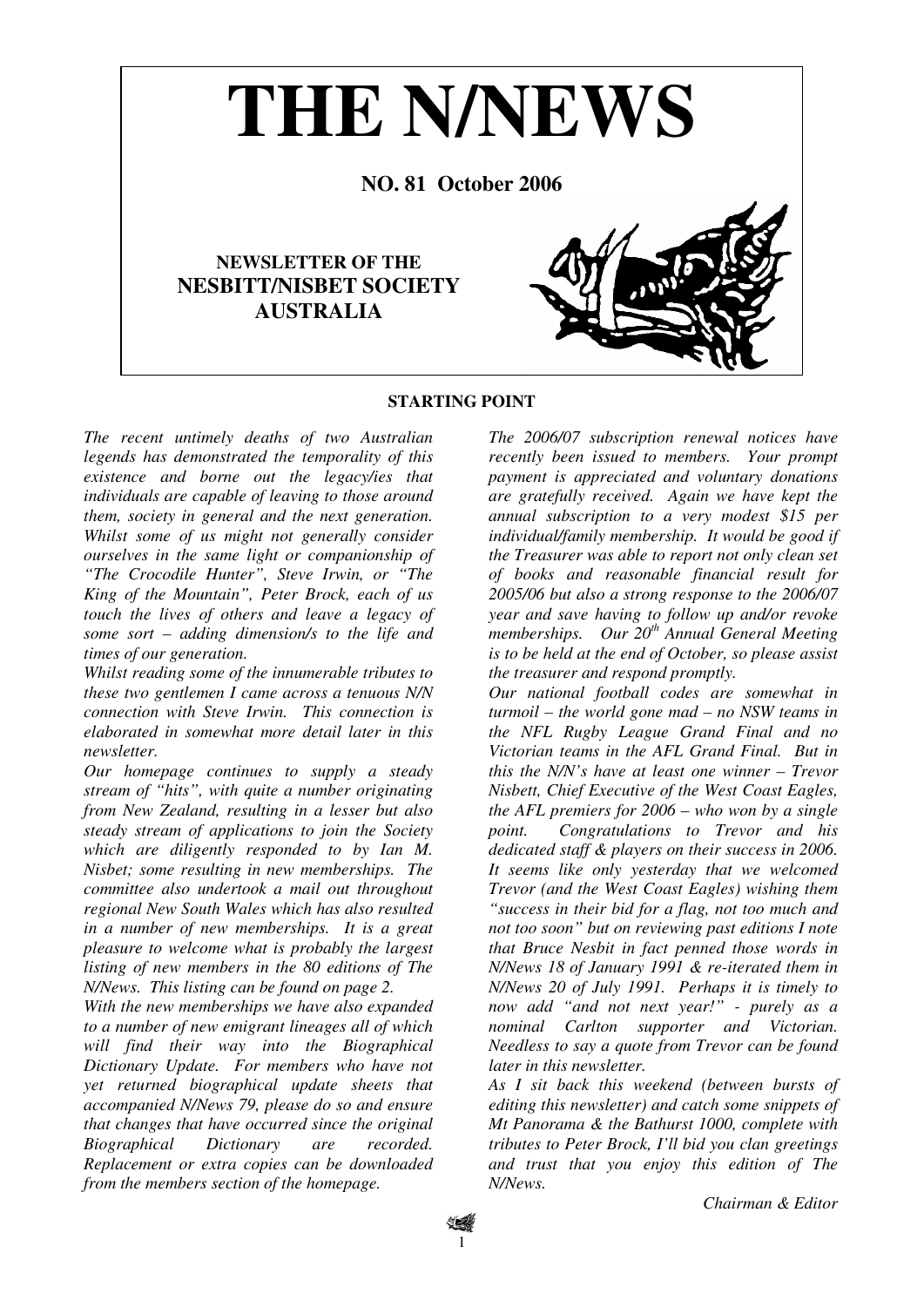# **NOTICE BOAR-D**

(Upcoming events in the Local and Overseas Calendar)

Nov 12 20<sup>th</sup> Annual General Meeting, venue TBA, *please note change of date* Dec 9 N/N Christmas Gathering, 8:00pm, St Abbs, 26 Walnut Road, Balwyn North Jan N/NEWS # 82 April N/NEWS # 83

Note: the social calendar can be viewed on the homepage.

# **150 x de la france de la france de la france de la france de la france de la france de la france d**

## **CONTENTS**  THE N/NEWS

| No. 81 October 2006                |  |
|------------------------------------|--|
|                                    |  |
|                                    |  |
|                                    |  |
|                                    |  |
|                                    |  |
| Nesbit House - Lismore, NSW  2     |  |
|                                    |  |
|                                    |  |
|                                    |  |
|                                    |  |
|                                    |  |
|                                    |  |
|                                    |  |
|                                    |  |
|                                    |  |
|                                    |  |
|                                    |  |
|                                    |  |
|                                    |  |
|                                    |  |
|                                    |  |
| Biographical Dictionary Update  7  |  |
| NESBITT/NISBET SOCIETY CONTACTS  8 |  |
|                                    |  |

## **MEM-BOAR-SHIP**

We are happy to welcome the following new members to the Society:

- Stella Hull of Caloundra, Qld
- Janine Rossely of Box Hill, Vic
- Pamela Smith of Mornington, Vic
- Lynette Howick of Baulkham Hills, NSW
- Duncan & Ellen Nisbet of Kurri Kurri, NSW
- Robert Nisbet of Bathurst, NSW
- James & Jennifer Nesbit of Broken Hill, NSW
- Robert & Judith Nisbet of Merimbula, NSW
- Melissa & Gavin Langborne of Craigieburn, Vic

We also note a change of e-mail address for:

- Pippa & Tony Letch
- **Lewis Nisbet Johnson**

## **(NES)-BITS & PIECES**

*Whilst undertaking a google search for "Nesbit Zoo Australia" the following items were returned.* 

## **J W Nesbit**

Bastianello SS and **Nesbit JW** (1994) Haemorrhagic septicaemia. In: Coetzer JAW, Thomson GR, Tustin RC, editors. *Infectious Diseases of Livestock with special reference to Southern Africa* Oxford University Press 2:1180-1183

*from www.daff.gov.au/corporate\_docs/publications/word/market\_access/biosecurity/animal/1999/99-049a.doc* 

**\*\*\*** 

## **Nesbit House – Lismore, NSW**

*One of the Fujiplaza outlets listed at http://www.fujiimageplaza.com/frontierphotolab/list.asp is:* 

Eastmon Digital Photo Store, Shop 5 Nesbit House, Magellan Street, Lismore, NSW 2480

*Are any further details regarding Nesbit House known to N/N members? Perhaps a picture?*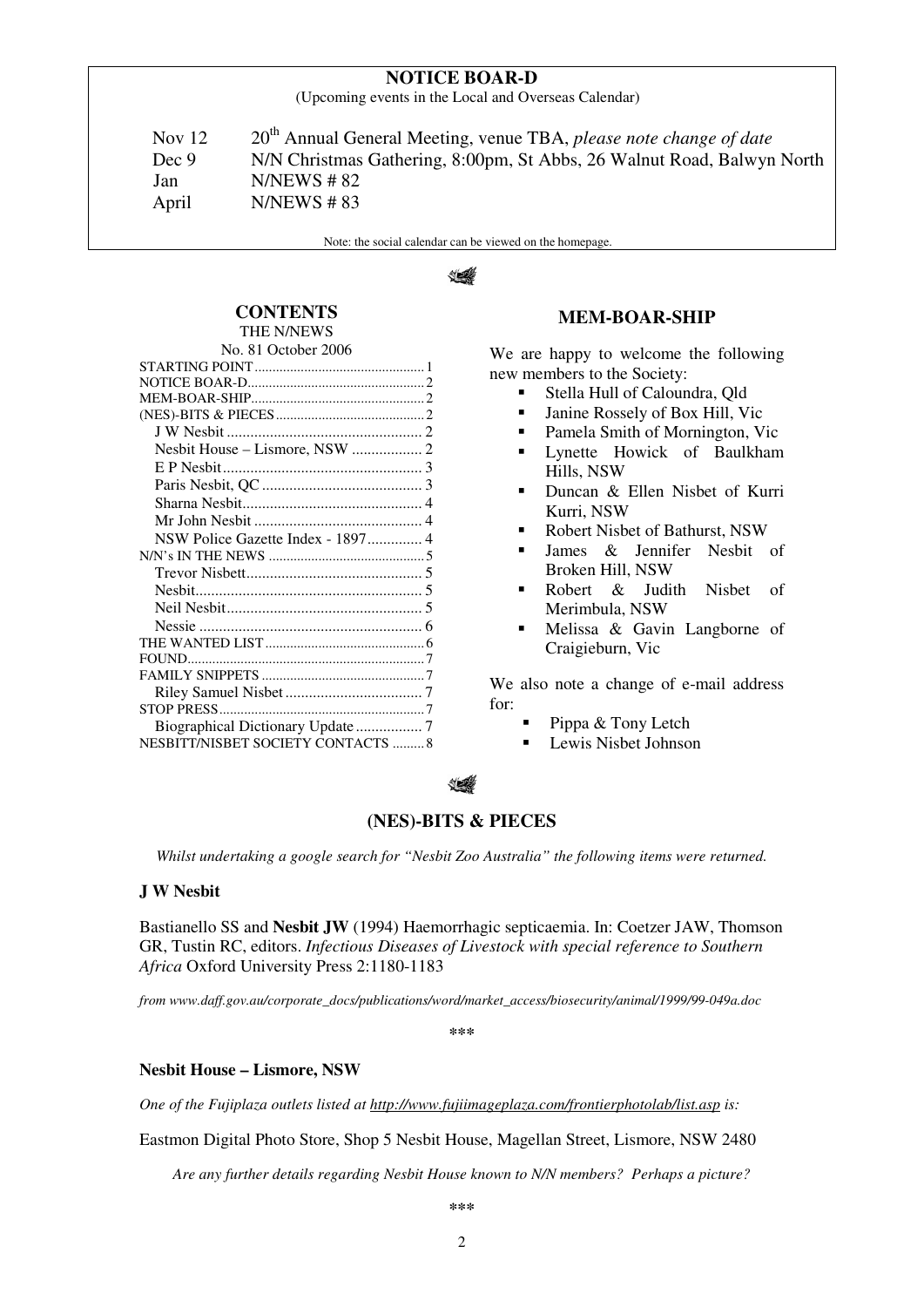*The following two items regarding Edward Planta Nesbit and then his son Paris Nesbit are from results of an index search of the State Library of South Australia at:* www.slsa.sa.gov.au

## **E P Nesbit**

An advertisement for Mr E.P. Nesbit's Educational Institution is in the Chronicle, 6 July 1872 (supp.)

A prize giving is reported in the Farmers Weekly Messenger, 25 December 1874, page 11.

It would also seem that photographs of Edward Planta Nesbit's educational institution/s may be available.

Information from www.slsa.sa.gov.au/manning/pn/n/northad2.

**\*\*\***

## **Paris Nesbit, QC**

*We have over the years included articles from a variety of sources on Mr Paris Nesbit, QC. The following listing is in itself a "potted history" of this enigmatic man. A much more definitive article authored by N/N member, Graham Loughlin can be found in our homepage members section.* 

| "A QC Fined for Assault" is in the                                           | Register, 4 March 1896, pages 3d-4g-5a,<br>Observer, 7 March 1896, page 16c.                                                                                                                                                                                                                                                                                                                                                                                                   |
|------------------------------------------------------------------------------|--------------------------------------------------------------------------------------------------------------------------------------------------------------------------------------------------------------------------------------------------------------------------------------------------------------------------------------------------------------------------------------------------------------------------------------------------------------------------------|
| Information on Paris Nesbit, QC, is in the                                   | Register, 11 June 1885, page 4h,<br>3 August 1885, page 5b,<br>7 September 1893, page 5b,<br>Register, 25 February 1898, pages 4h-5b-5h,<br>11 March 1898, page 4h,<br>10 May 1898, pages 4h-7d,<br>22 and 28 June 1898, pages 3g and 7d,<br>6 August 1902, page 8f,<br>27 August 1902, page 3f,<br>26 November 1904, page 7c,<br>17 May 1905, page 4e,<br>5 April 1909, page 4f,<br>Observer, 5 March 1898, page 28c,<br>3 August 1907, page 41a,<br>10 April 1909, page 45d. |
| "The Labour Party and Mr Nesbit" is in the                                   | Register, 30 July 1907, page 5e.                                                                                                                                                                                                                                                                                                                                                                                                                                               |
| "Why Mr Nesbit Left the Labour Party" is in the                              | Register, 20 April 1911, page 6h,<br>Observer, 22 April 1911, page 40e.                                                                                                                                                                                                                                                                                                                                                                                                        |
|                                                                              |                                                                                                                                                                                                                                                                                                                                                                                                                                                                                |
| "Sir John Downer and Mr Paris Nesbit" is in the                              | Register, 16 October 1907, page 7e.                                                                                                                                                                                                                                                                                                                                                                                                                                            |
| "Mr Nesbit and the SPCA" is in the<br>"Mr Nesbit v Treasurer" on<br>also see | Register, 8 June 1914, page 17c,<br>5 July 1922, page 7d;<br>The Critic, 7 December 1921, page 5.                                                                                                                                                                                                                                                                                                                                                                              |
| Mr Nesbit's reminiscences, are in<br>his obituary appears on<br>also see     | The News, 1 January 1924, page 10a,<br>Register, 17 and 24 May 1926, page 9a,<br>28 February 1927, page 9f;<br>1 and 2 April 1927, pages 9d and 15f;<br>Advertiser, 1 April 1927, page 14f.                                                                                                                                                                                                                                                                                    |

*from http://www.slsa.sa.gov.au/manning/sa/crime/lawyers.htm#lawyers*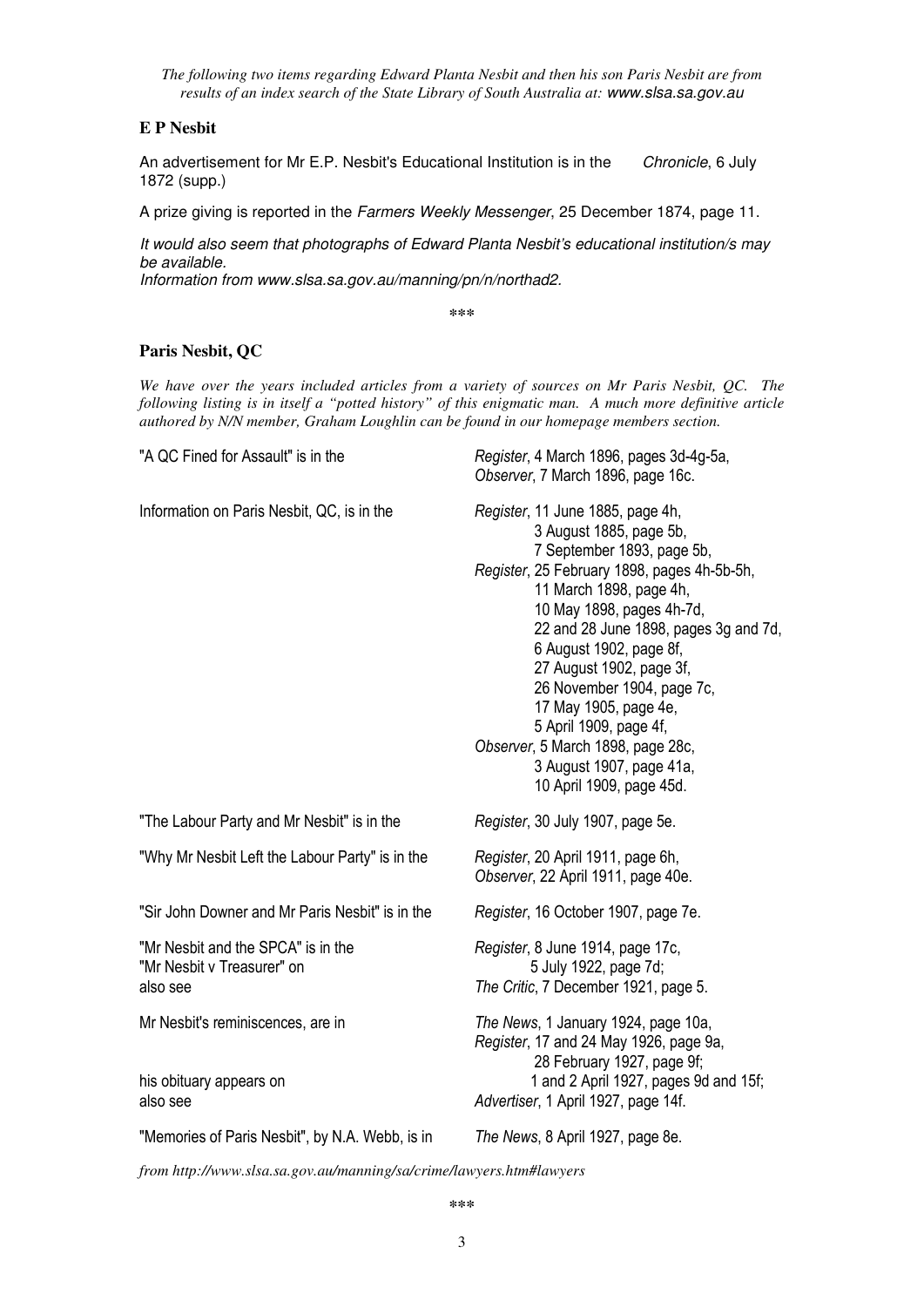### **Sharna Nesbit**

*From Information for Women at www.community.wa.gov.au/NR/rdonlyres - Our belated congratulations to Sharna Nesbit.* 

#### **Positive Image Promoted as Young People Shine**

High school students from across WA were recognised recently for their efforts in promoting a positive image of young people within their schools and the wider community. The 28 District Ambassadors of the 2004/05 Positive Image Award were congratulated at a recent breakfast function at Parliament House. The District Ambassadors were nominated for their contributions to their school or wider community, and for helping to inspire a better image of young people throughout WA. Many of the District Ambassadors have volunteered for charity, worked afterhours on school projects, or have overcome adversity to shine in the community.

Amongst the 28 young women who were awarded the 2004/05 Positive Image Award District Ambassadors was:

Fremantle-Peel Educational District – Chenelle Audsley, Hamilton Senior High School; Natasha Dawson, Coodanup Community College; Emily Gilbert, Warnbro Community High School; **Sharna Nesbit**, Warnbro Community High School; Jessica Reynolds, Methodist Ladies College.

**\*\*\***

#### **Mr John Nesbit**

*From Illustrated London News 1862 at www.iln.org.uk/iln\_years/year/1862.htm Does anyone have any more detail about Mr John Nesbit?* 

April  $19<sup>th</sup>$ 

- Easter Monday, the excursion van.
- The International Exhibition, The Easter Annexe, containing agricultural implements.
- The International Exhibition, arrival of goods in Cromwell Road.
- "The Land of Egypt" by Frank Dillon.

"The Return of the Lost Sailor" by T Roberts. Portrait: The Late **Mr John Nesbit**, Professor of Chemistry. Salmon Fishing on the River Tay Burning the Waters. Going Out Watching Drawing In The Stake net. Portrait: Captain Cowper Phipps Coles RN Section of a 3 decker, showing Captain Coles`s mode of altering the same into a Shield Ship "HMS DEFENCE", the new Ironclad frigate 18 guns. The Civil War in America - General Stonemand, with the Compte de Paris and the Duc de Chartres, near Cedar Run. Soiree at Aleppo.

**\*\*\***

#### **NSW Police Gazette Index - 1897**

*Found in the NSW Police Gazette Index – 1897 are the following N/N entries.* 

| Horses and cattle stolen from:   |     |                                    |       |
|----------------------------------|-----|------------------------------------|-------|
| <b>Nisbet</b> Thomas B., 24      |     | Moorhead, Nesbitt, & McMaster, 248 | p. 19 |
| <b>Nisbet</b> Thomas Butler, 316 | p21 |                                    |       |

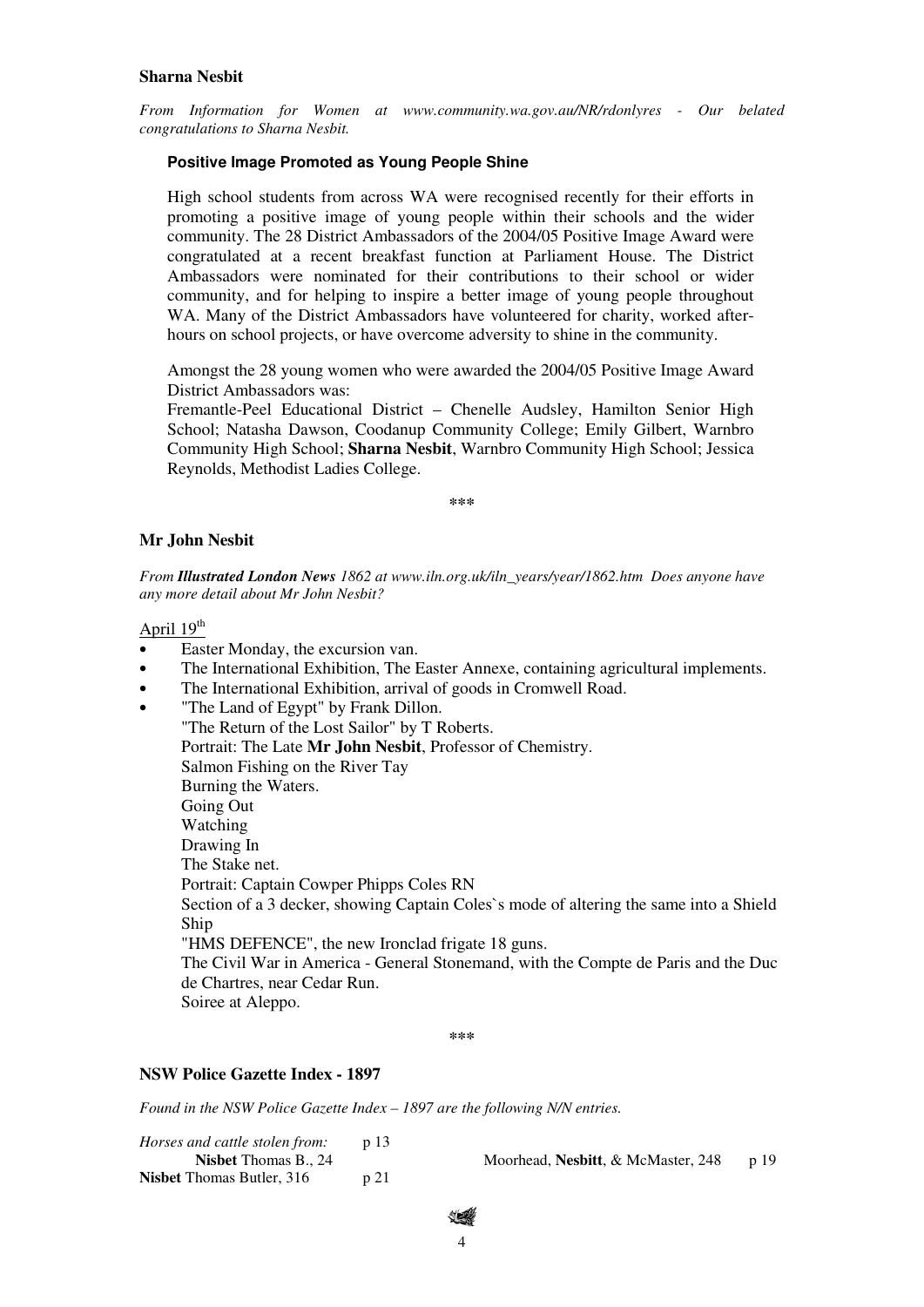## **N/N's IN THE NEWS**

## **Trevor Nisbett**

*The following excerpt is from a report after the AFL Grand Final win by the West Coast Eagles over the Sydney Swans by one point reviewing the 2006 season, and was spotted in The Age, Monday October 2, 2006 page 4 of SPORT.* 

> … according to West Coast chief executive Trevor Nisbett, ….. "I think we're proud of our resilience," Nisbett said. "We're enormously proud of our club and we certainly overcame a pretty bad start to the year. People were throwing brickbats at our culture, which was wrong."

> "There was nothing wrong with our culture. We had some player misdemeanours, which other clubs have had also. But our culture is sound. It's been that way for years. Our attitude is sound. We are hard and we are tough and that is our football club."

> > \*\*\*

### **Nesbit**

*This is literally 'a load of old croc'. Spotted in the HERALD SUN, Friday September8, 2006, page 9 in a tribute to Steve Irwin – "the crocodile hunter" mention of an N/N (of types) as in the following excerpt from the article DEATH OF AN AUSSIE LEGEND "The showbiz must go on":* 

> And there at the Crocoseum, up on screen, was the showman himself. Images of Steve wrestling crocodiles, then relocating them in the wild... "time to go big fella!"

> Steve with Nesbit, the croc who broke his finger, and Steve with Big Bad Bob "named after his dad". And Super Croc who cracked his ribs.

*Logging onto the Australia Zoo, University of Queensland and Queensland Parks and Wildlife Services websites, amongst others, some background information and photos of Nesbit the crocodile were gleaned. The relevant sites are:* 

*http://www.uq.edu.au/research/index.html University of Queensland http://www.internationalcrocodilerescue.com.au/nesbit\_river/main.html Zoo Australia/Crocodile Rescue site www.epa.qld.gov.au tracking of the crocodiles* 

In essence, the three organisations mentioned partnered in a project to use satellite tracking to study a number of estuarine crocodiles from the Endeavour and Nesbit Rivers in far north Queensland. In September/October 2003, during a two week period twelve captures involving ten crocodiles were made, resulting in six crocodiles being fitted with satellite tracking devices.

**Nesbit** was named after the river in which he was captured, apparently quite large (15' – 4.5m), extremely battle worn (a substantial part of his tail missing – bitten off) and encrusted in barnacles, indicating that he spends a deal of time in the open sea. Tracking indicates that he swims the Coral Sea within the Great Barrier Reef in the Pacific Ocean.

Nesbit did not directly break Steve Irwin's finger – this injury was caused by getting tangled in ropes when Steve swung into the trees fleeing Nesbit on release.

*By all accounts Nesbit would have inflicted much worse that a broken finger!* 

\*\*\*

#### **Neil Nesbit**

The obituary (to right) was spotted in *the Herald Sun of Tuesday, 29thAugust, 2006.* 

NESBIT. - Neil. A brother who has meant much<br>to me. You will be greatly<br>missed. Deepest sympathy to the family. - Colin

\*\*\*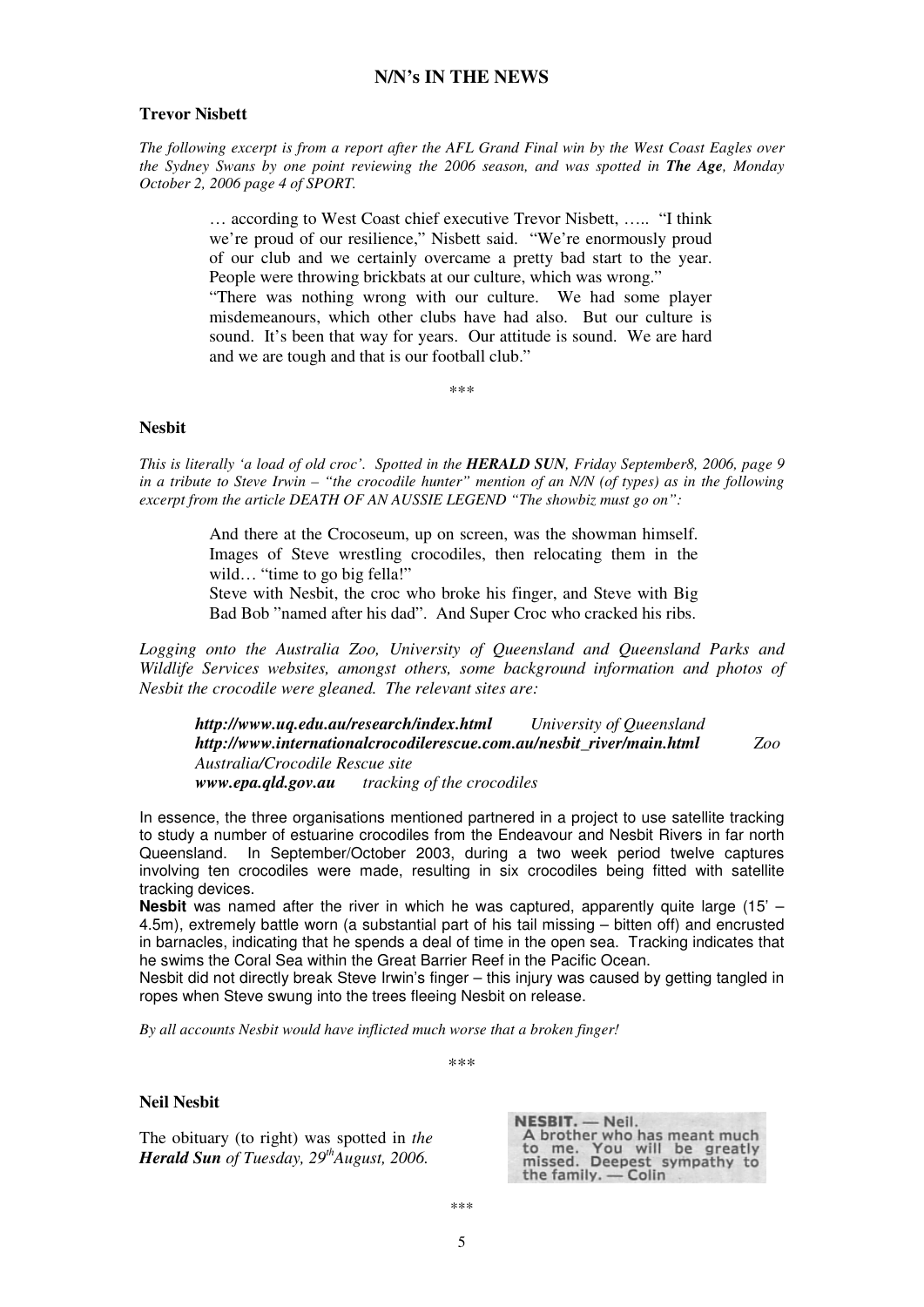#### **Nessie**

*This item was spotted in the Herald Sun of Friday, 28thJuly, 2006, page 12.* 

# **Down Under cousins Nessie's**

SCOTLAND'S Loch Ness monster might be little more than a myth, but Nessie may well have had some<br>real-life cousins Down Under.

Australian scientists have identified two new species of marine reptiles that swam the waters of an ancient outback sea when the Australian continent sat on the southern polar circle.

The long-necked dinosaurs called umoonasaurus and opallionectes, which were similar to the popular image of the Loch Ness monster, belonged to a group of plesiosaurs that lived 115 million years ago, paleontologist Benjamin Kear said.

The team, led by Dr Kear, from the University of Adelaide, studied 30 opalised fossils from the Coober Pedy region of South Australia, where the most complete skeletons were found.

"Both these plesiosaurs are new to science," Dr Kear said.



Fossil find: artist's umoonasaurus impression.

## **THE WANTED LIST**

#### On Friday, 08-Sep-2006

## Melissa Langborne - from Melbourne, Victoria wrote:

My family history is as follows: My G Grandfather James Nisbet and his wife Annie both lived and died in Bendigo in 1946. Their son John James A Nisbet (my grandfather) died May 1974. They are all buried next to each other with my Mum (Colleen). I know my Grandfather was born in Boort, not sure where his parents were from though?

*Ian M has corresponded with Melissa (and myself) and advises that we share a family lineage. Once the newsletter has been mailed out and the AGM reports at least compiled, I promise to contact Melissa and confirm this connection - Ed* 

\*\*\*

#### On Thursday, 17-Aug-2006

#### Pamela Smith - from Victoria, Australia wrote:

Seeking information about Catherine NESBITT, born abt. 1824, in Picktree, County Durham, England. She married James DAGLISH abt. 1848. James died at Washington Village, County Durham, England.

\*\*\*

#### On Wednesday, 02-Aug-2006

#### John Nesbit - from Christchurch NZ. wrote:

I seek information of Sister Ruth Nesbit. Sister Ruth (born in Tasmania) a Deaconess in the Methodist Church, came to work in the Methodist Mission Dunedin NZ in the 1880s, returning to Australia several years later. It is unlikely that there is any connection between Sister Ruth & myself, but after spending the last 10 years of my working life as a minister in the Methodist Church of NZ I am interested in finding out more?

\*\*\*

#### On Sunday, 30-Jul-2006

Gem Stewart Symon - nee Nisbet - from BUNDABERG QLD wrote:

One of the descendents of the Mauchline Nisbets, via James Stewart Nisbet 1839-1906. I wondered if any of the relatives of James Stewart's, 1870-1944, (my grandfather) half sisters, Harriet and Mary are checking the GuestBook.

*Responses can be submitted through the Guestbook on the homepage or via the secretary.*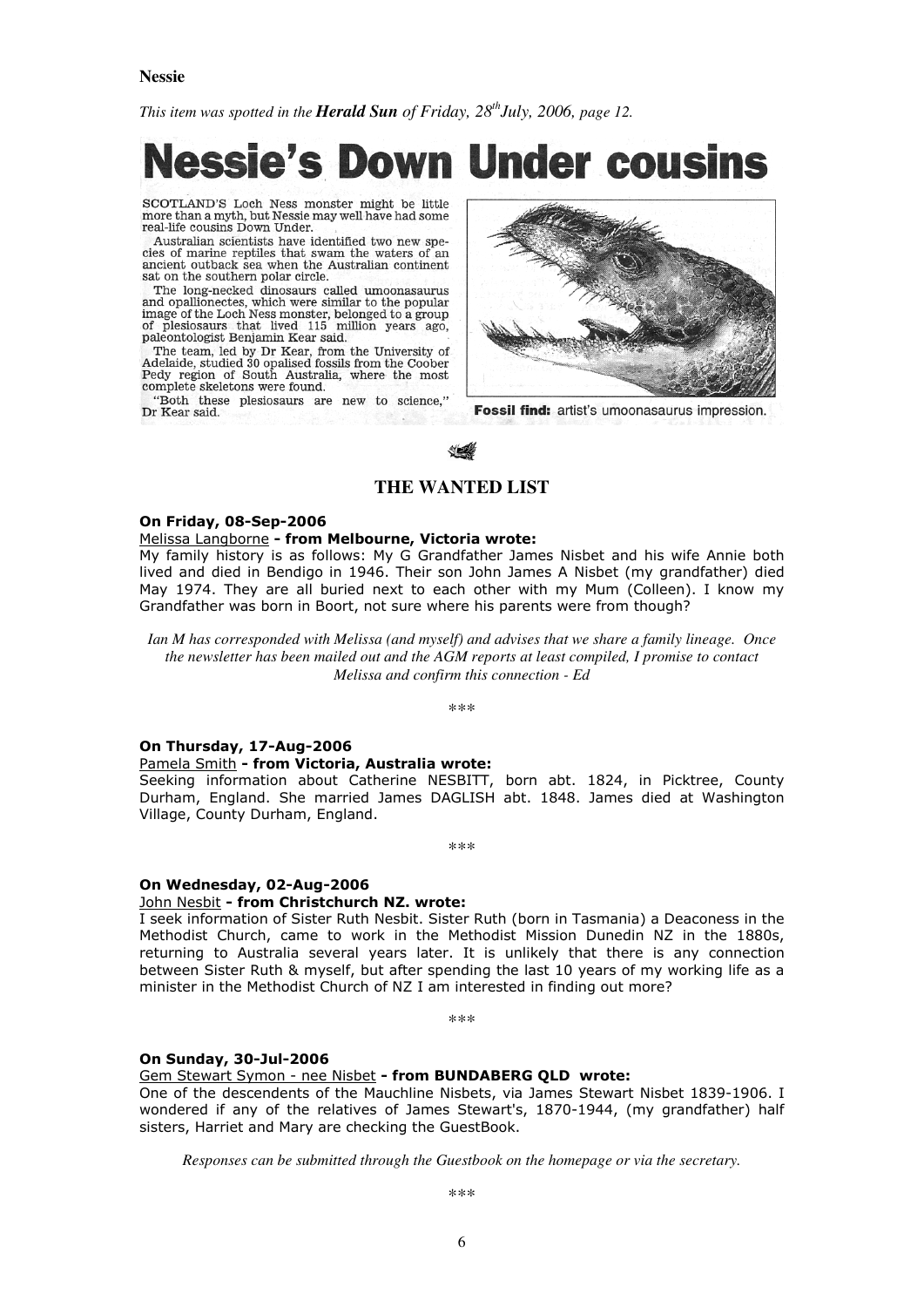## **FOUND**

A number of the new members have already known or have been supplied with potential connections to existing members, so just to fill in some gaps, a few points of interest:

- Melissa Langborne appears to share lineage with yours truly (see John Nisbet [8] in the Biographical Dictionary)
- James Nesbit may share lineage with Dallas Smith (nee Nesbit) yet to be confirmed
- Lynnette Howick appears to share lineage with Debbie Humbley  $-$  yet to be confirmed
- Janine Rossely is a former colleague of Ian G Nisbet (N/N secretary)
- Adrian Nisbet appears to be of the lineage of William David Nisbet [1] in the Biographical Dictionary

## **FAMILY SNIPPETS**

#### **Riley Samuel Nisbet**

Dr Ian T & Gwenda Nisbet are grandparents again! Their youngest daughter Kirsty and partner Aaron Robinson are proud parents again. Riley Samuel Nisbet, brother to Joshua. Congratulations to all concerned.

\*\*\*

N/N member Tracy Henderson advises that not only does her husband have the good Scots name of Robert James Henderson, but he also has the pleasure of having Munro on his maternal side - his grandfather was Burt Munro of "The Worlds Fastest Indian" fame. So they are keeping the Scots line going.

## **STOP PRESS**

#### **Biographical Dictionary Update**

The Nesbitt/Nisbet Society – Australia published "A Biographical Dictionary" in 1994 and it has since proved an invaluable genealogical tool. Since 1994 we have had many new members and expanded the lineages beyond those in the dictionary either by association or by the addition of another generation. Accompanying *THE N/NEWS* 79 was a Biographical Information Sheet. The sheet may be copied and provided to non-members (relatives generally). A copy of the sheet is also available from the members' section of the homepage. So, if you are not in the 1994 edition of the Biographical Dictionary or have additional information to supply then please do so and return the completed sheet to the address shown. Alternatively, any information can be supplied via the homepage (e-mail) presented in a suitable format.

\*\*\*

Another application for membership from New Zealand has been received. The prospective member advises that her great grandfather, Robert Nisbet, was involved in the study and capture of the Maori language and then utilised in the *Dictionary of the Maori Language*.

\*\*\*

### N/News items

Submission of family snippets, articles, Wanted searches, newspaper clippings, etc. are always welcome and add to the value and enjoyment of the N/News. These can be mailed, e-mailed or posted to the homepage – no prescribed format, but please date and annotate source/s, page numbers, etc.

#### ∜